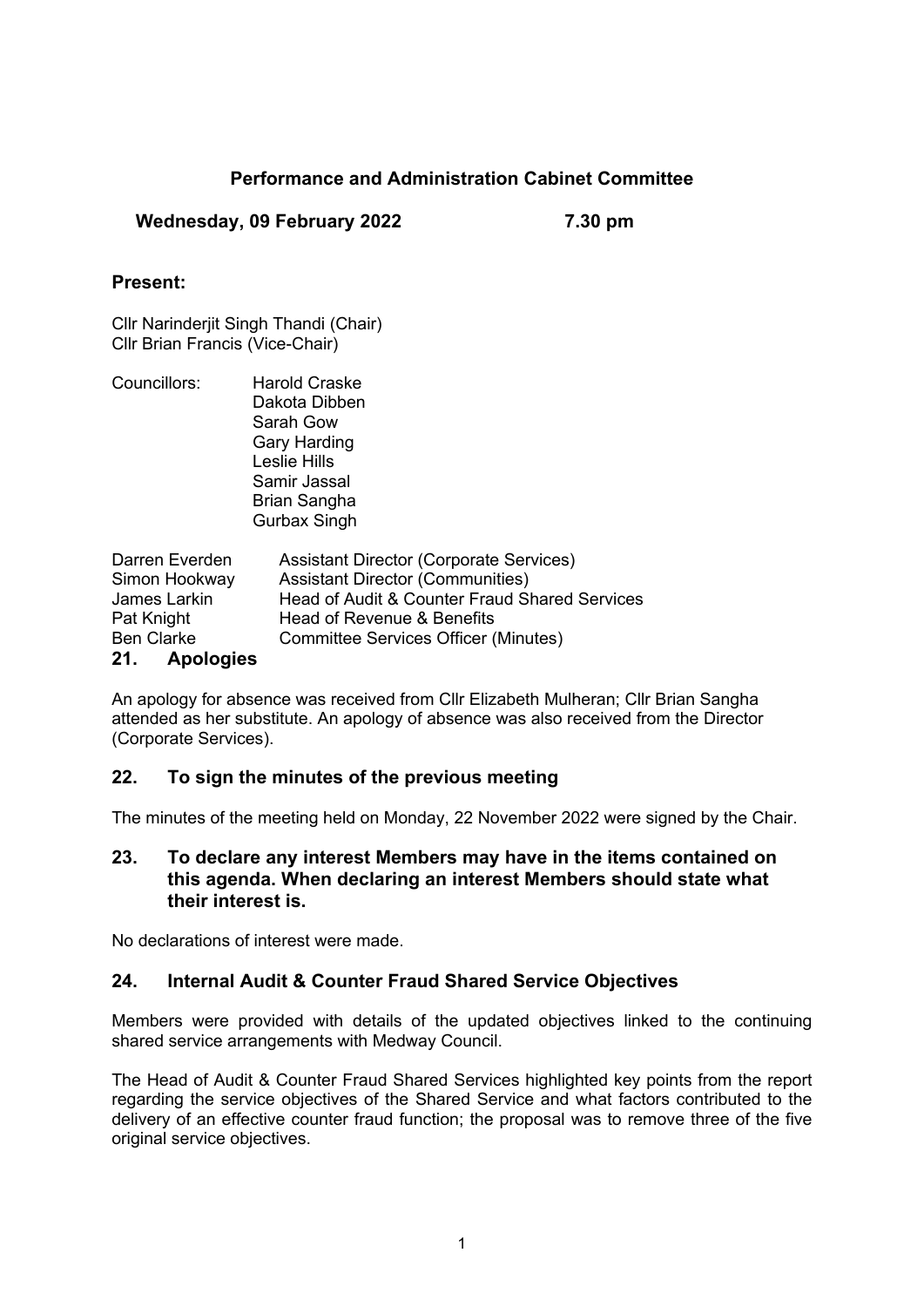Objectives three to five were not felt to be an effective measure of continuing performance in relation to the shared working arrangements and it was therefore suggested that those objectives were removed. Objectives one and two would remain as the key measures of the effectiveness of the shared working arrangements.

The performance of the revised objectives would be assessed as part of the annual review of the Shared Service and the findings would be reported to the Performance & Administration Committee in September 2022.

Member commented on the success of Counter Fraud as a Shared Service over the last few years.

Members approved the amended objectives for the shared service arrangement.

### **25. Council Tax Reduction Scheme**

Members were updated on the progress made on the review of the existing Council Tax Reduction Scheme as well as the outcome of the Equality Impact Assessment.

The Head of Revenues & Benefits outlined key points concerning the consultation for the Council Tax Reduction Scheme:

- It ran for a nine-week period from 22 October 2021 to 24 December 202; the Service wrote to 6477 claimants together with 5000 randomly sampled non-claimant residents
- 537 responses were received which was a very good response rate considering the length of the document and the previous consultation in 2017 which received only 387 responses. The current consultation saw a 39% increase. The rate also compared favourably to other local authorities; Ashford Borough Council received 88 responses and Dartford Borough Council only received 35 responses
- The high number of responses received allowed for a high degree of confidence that a balanced view had been received; of the responses received, 99.4% lived in Gravesham, over 79% were in receipt of Council Tax Reduction, over 33% or their partners were working in self employment and 88.3% were liable to pay Council Tax. Improvements were also made on responses received from ethnic groups
- The full list of consultation results could be found at appendix five, but the main result was that 41.7% wished to retain the current CTRS however that figure changed significantly once they considered the scheme under question four which then saw a 57.2% agreement for the new scheme
- All nine proposed changes received agreement ranging from over 57% to 82.8%
- The Equality Impact Assessment was attached at appendix four; the Service recognised that there would be risk to some claimants and in order to mitigate the risk support funds would be utilised. The Service would work to identify those cases that would be adversely affected to the proposed changes to the CTRS using the Low Income Family Tracker

In response to Members questions, the Head of Revenue & Benefits advised that:

 31 third sector organisations were invited to the virtual meeting for consultation but only one organisation attended; however, ten organisations did respond to the consultation overall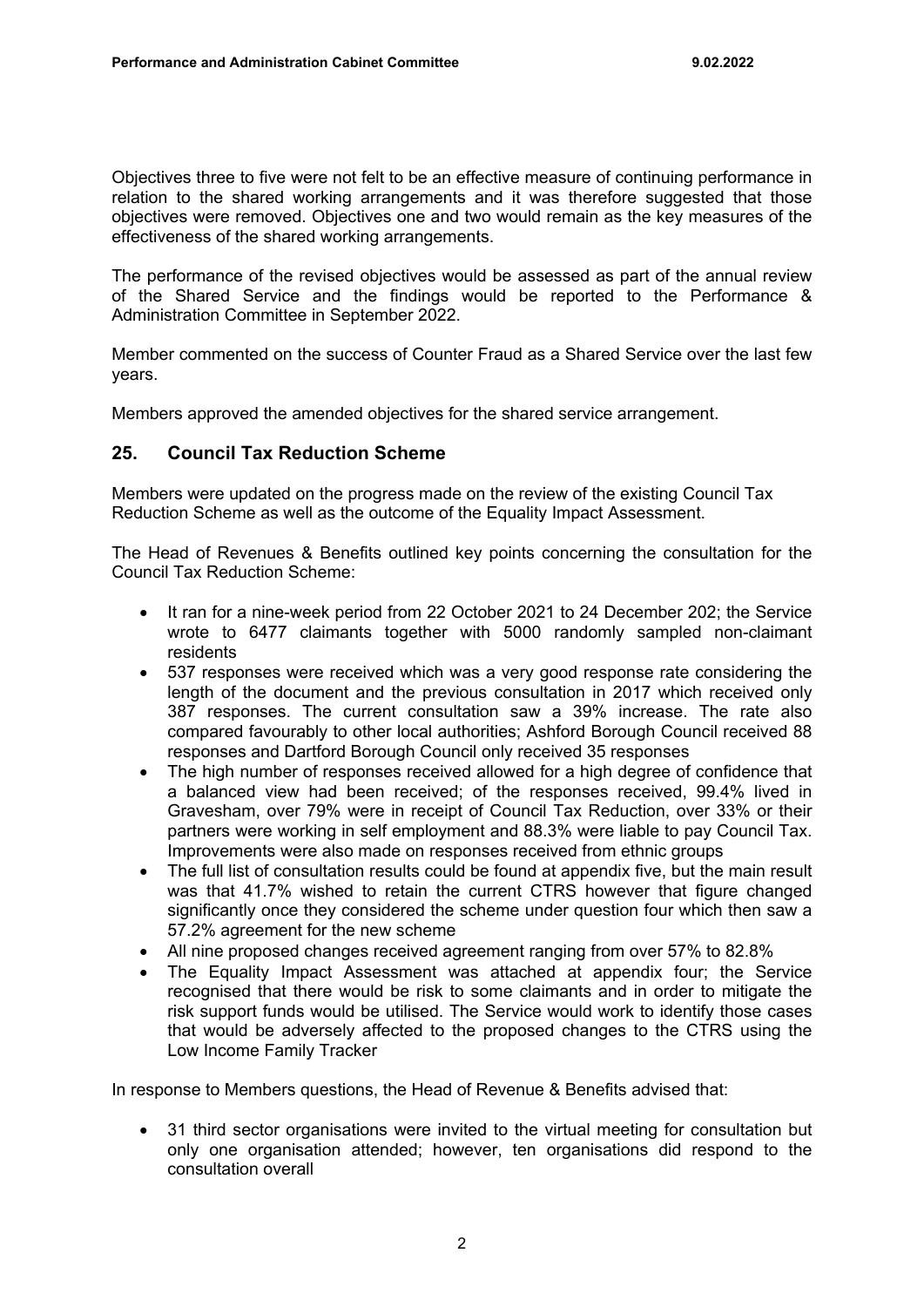- Feedback on table 1 on page 19 of the report was that it was a very helpful grid scheme which made the complex subject a bit easier to understand
- The Service developed the consultation with the assistance of a consultant who had worked with a number of other local authorities on their consultations; the Assistant Revenue & Benefits Manager and team undertook a significant amount of work continually recalculating and tweaking the Scheme to ensure it kept the number of adversely affected claimants to a minimum
- Working with the Comms Team during the consultation was paramount to receiving the positive response rate as their online campaigns and videos allowed greater audiences to be reached. Writing to all claimants on the current CTRS and to 5000 non-claimants that could become claimants in the future also attributed to the higherthan-normal response rate. Excellent support was also received from Customer Services during the consultation. The Head of Revenues & Benefits was happy to advise other managers on how the consultation was created, led and advertised to assist in receiving higher responses in other services consultations
- The non-claimants contacted were chosen through a random number generator in the system with the first 5000 being selected
- The Service used the Low Income Family Tracker to identify cases where they were already in financial crisis or would move into financial crisis due to the proposed changes. Detailed modelling had been undertaken and those residents that would be adversely affected were now known to the team; they would be contacted and directed to the Hardship Fund

Members commented their general approval of the Scheme and were happy that their previous concerns had been addressed through thorough consultation and officers had included many of their points in the final report.

Members noted the detailed results of the public consultation process on the proposed Council Tax Reduction Scheme 2022-2023 together with the equality impact Assessment.

## **26. Surveillance Camera Policy**

The Committee was consulted on a draft Surveillance Camera Local Authority Code of Practice for the Council which was attached at appendix two.

The Assistant Director (Communities) advised that each council service operating a surveillance camera system was responsible for having policies and procedures for their use, completing Data Protection Impact Assessments (DPIAs) and reviewing the use of cameras regularly, especially when changes had taken place. In those circumstances, the Surveillance Camera Commissioner advised that a Local Authority's Code of Practice (LA Code) was also put in place to demonstrate that it was meeting its legal obligations and adherence to the Surveillance Camera Commissioner's Code of Practice and its 12 principles.

The Assistant Director (Communities) highlighted further key points from the report regarding the responsibilities of officers and the guidance from the commissioner; Members were advised that the Policy had been taken through the Information Governance Group and is likely to be reported to Cabinet for agreement sometime in the future.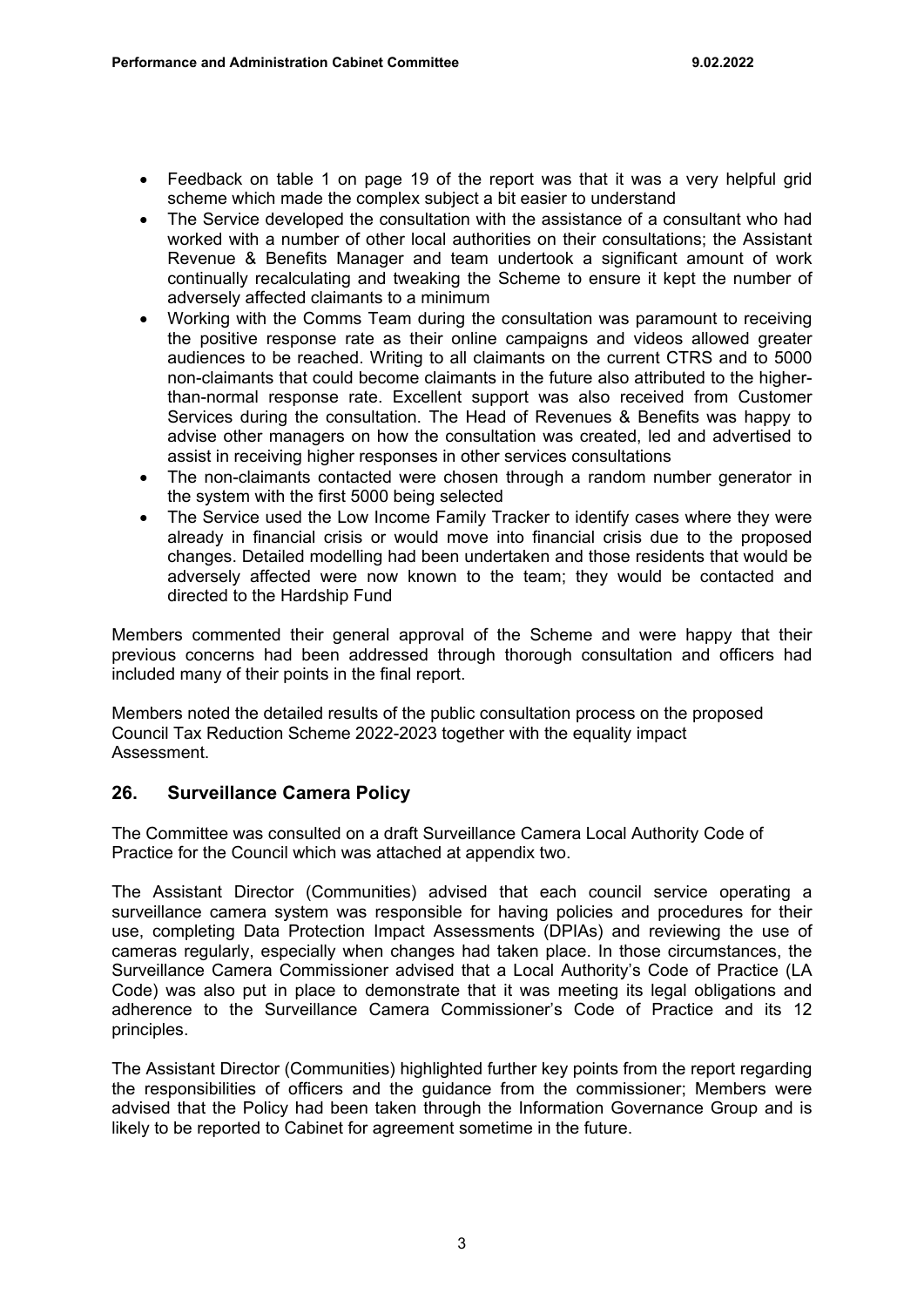The Assistant Director (Communities) concluded that, once the Local Authority Code of Practice is in place, third-party accreditation would also be sought through the Surveillance Camera Commissioner.

Members had their questions answered by the Assistant Director (Communities):

- The wording of 5.3.3 would be amended to drop the mention of operational staff being fully developed. The wording was intended to ensure the Strategic Responsible Officers were up to date with requirements and were fully trained in the processes for the camera systems. An assessment pack was being created for each scheme operated by the council. These would include a record of training and help staff understanding of the processes and their responsibilities
- The Assistant Director (Communities) noted Member concern over the wording around 4.9.1 of 'deterring and detecting crime'. It was suggested by a Member that the wording be amended to advise that the purpose of the CCTV system in the first instance was to promote community safety and public assurance and then promote the camera's effects in detecting and deterring crime/anti-social behaviour. The addition of the wording would make the report a more public facing document. The Assistant Director (Communities) agreed that it was important to differentiate between the different purposes of the scheme; some were investigatory, and others were to protect the Community

Members welcomed the cameras for their crime prevention ability, but concerns were raised that having too many cameras would infringe on the public's privacy and would lead to Gravesham becoming a 'big brother' Borough. Members sought assurance that a careful balance would be struck so that there would enough cameras for public safety, but not too many that would infringe on the public's right to privacy.

In response to the concerns raised, the Assistant Director (Communities) explained that it was important that the Council communicated to the public the approach that was being taken with installation of cameras and the reasons for a camera being installed. The Council regularly received freedom of information (FOI) requests asking for further information on how many cameras were installed in Gravesham and the reasons for having then; for example, there are just over 50 cameras public space cameras operational in the Borough which wasn't a huge number. All of the cameras were regularly reviewed in relation to incidents and could be removed if there was no longer a valid need for them to be in their current position. It would be beneficial to conduct a piece of work around communicating messages regarding CCTV cameras to the public.

The Assistant Director (Communities) explained that the Council had no powers over CCTV cameras installed on private property, but the Council were able to place mobile cameras in certain areas and they could be used to test out the usefulness of the position of the camera and if a permanent camera was needed. The Assistant Director (Communities) agreed to circulate the costs of installing and maintaining a CCTV camera to Members outside of the Committee.

The decision to install a CCTV camera was made by officers at the Council and a number of factors were considered during the process; when a request was received crime incidents were reviewed in the area requested to assess whether a camera could be justified. A comprehensive review of the public space CCTV scheme was also carried out within the last two years. Consideration needs to be given to how the public are engaged with future reviews.